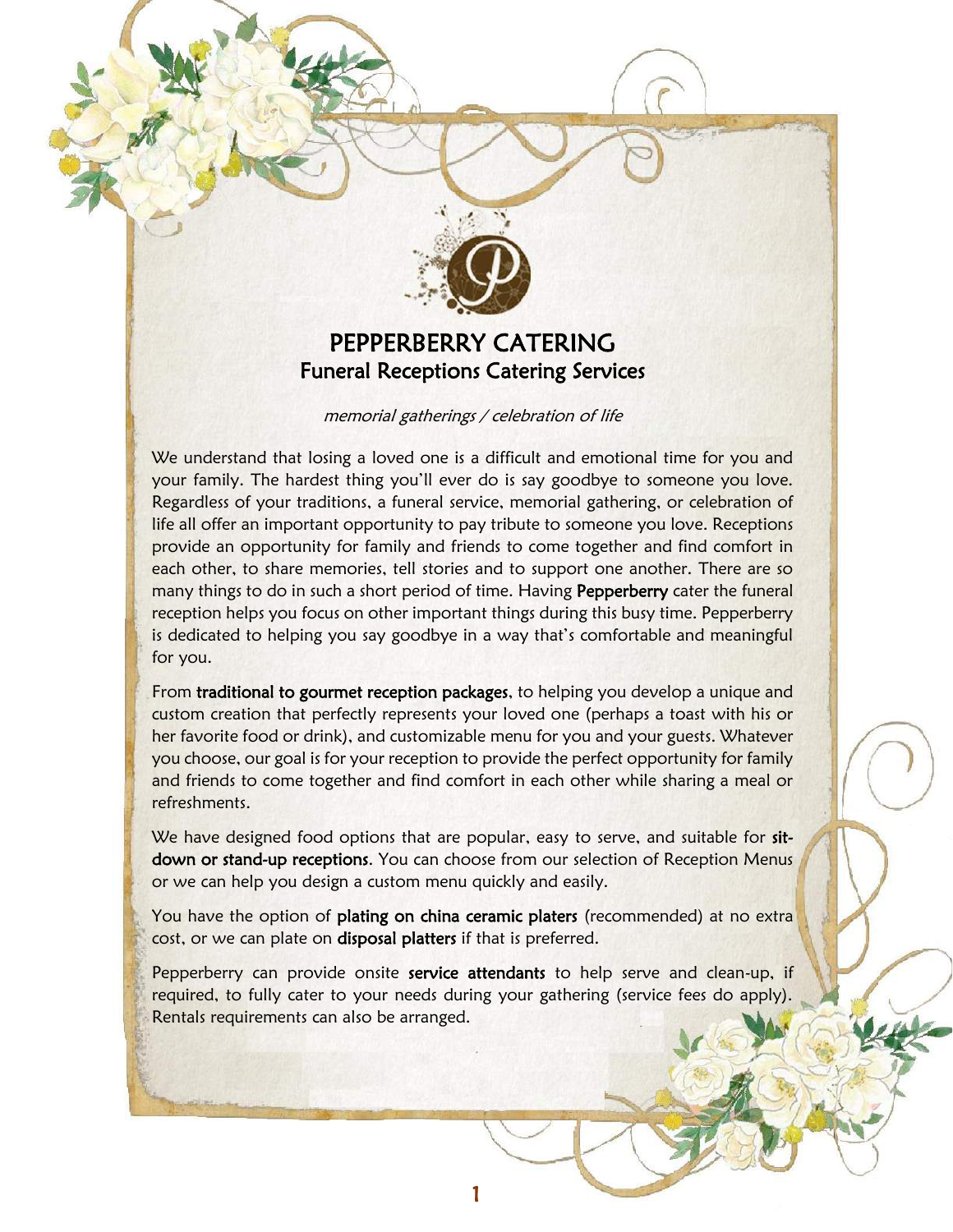# Reception Packages:

All items served cold & room temperature unless indicated otherwise.

All items are prepared as two bite size servings.

All items served on china ceramic platers and silver platters, unless client(s) wishes otherwise.

Reception Packages require minimum 15 guests per package.

# I. Reception Package A - \$16 per person

- Tea sandwiches salad scoops (egg, tuna, salmon, chicken)
- Selection of artisan cheese with crackers
- Artisan breads with house spreads (hummus, babaganoush, tzatziki)
- Fruit and yogurt dip
- Baked fresh selection of cookies and brownies

# II. Reception Package  $B - \frac{1}{2}$  per person

- Tea sandwiches/pinwheel sandwiches/mini sandwiches
- Vegetable and dip platter
- Sliced fresh fruit with chocolate dip
- Anti-pesto selection with grilled vegetables, pickles and olives
- Selection of fresh baked mini tarts and cookies

# III. Reception Package C - \$23 per person

- Selection of fresh grilled room temperature meats Salmon and mango salsa Roast chicken and mushroom aioli Shaved Ontario beef with house chimichurri
- Artisan breads and spreads (hummus, babaganoush, tzatziki)
- Anti-pesto selection with grilled vegetables, pickles and olives
- Selection of mini pastries and fresh baked cookies
- Fresh fruit and chocolate dip

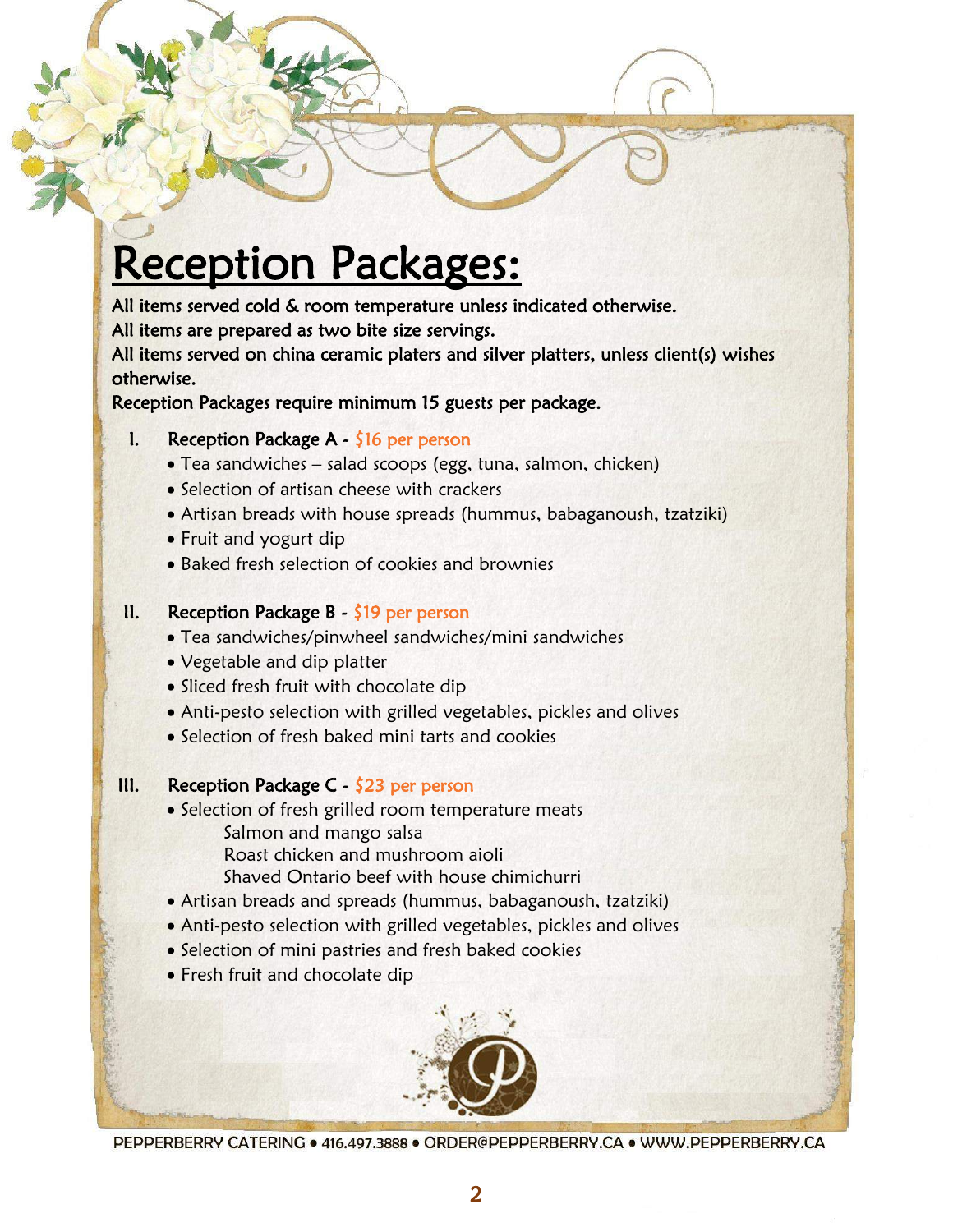#### **Beverages**

- Coffee/tea 10 cups \$15
- Soft drinks/bottled water/fruit juice  $-$  \$1.50 each
- Sparkling water \$3 each
- Water station 40 glasses \$35
- Coffee cambro 50 cups \$60, 100 cups \$100

### Available Add-ons to Packages:

- Mini croissants tea sandwiches tray for 10 \$40
- Mini chicken/beef/pork kebab on pita bread \$36/dozen
- Pigs in a blanket served with ketchup and a honey mustard sauce \$30/dozen
- Bocconcini with tomato and fresh basil kebab serve with balsamic \$30/dozen
- Fruit kebab (strawberry, honey dew, canter lope, pineapple) \$36/dozen
- Assorted antipasti skewers vegetarian, and meat \$30/dozen
- Vegetable dip 3oz of veg/pp tray Small (serves 10) \$40, Medium (serves 20) \$75, Large (serves 30) \$110
- Artisan cheese and crackers -Small (serves 10) \$60, Medium (serves 20) \$110, Large (serves 30) \$150
- Savory tarts: your choice of leek and mushroom, cranberry and brie, and mushroom and spinach. \$30/dozen
- Beef/chicken kebab: your choice of Greek souvlaki, Thai coconut satay, Tandoori or Jerk style. \$36/dozen
- Smoke salmon blini served with cream cheese and dill \$35/dozen
- Shrimp kebab marinated with your choice of Chipotle or Peri Peri \$36/dozen
- Assorted maki roll platter 40 pieces \$40, each additional piece \$1
- Assorted cookies \$1.50 each, \$18/dozen
- Assorted pastries (2pcs per person) \$3
- Assorted gourmet pastries (2pcs/per person) \$4

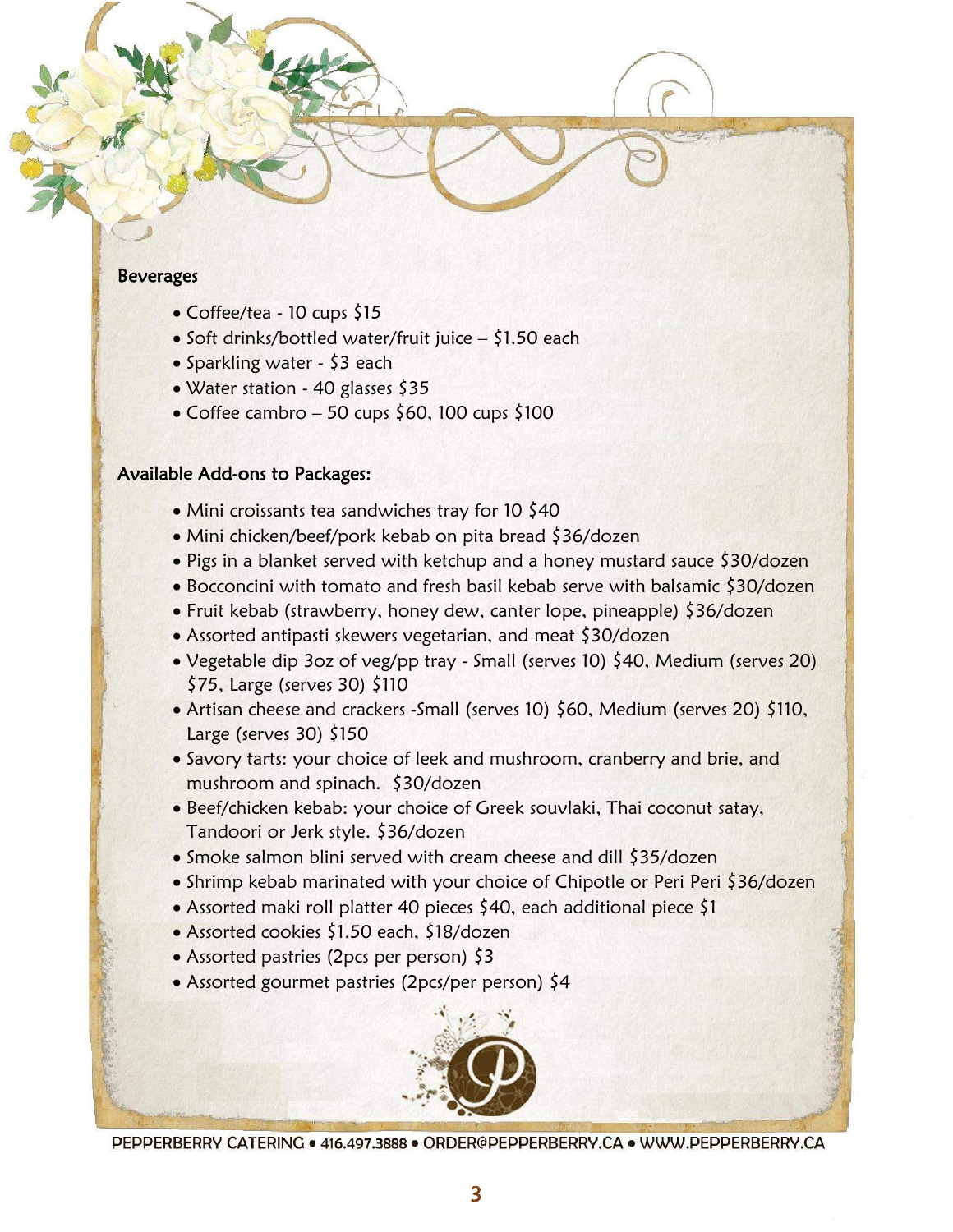# Reception A La Carte Menus:

# Meat & Veggie Platters

### Antipasto Platter

Sliced Genoa salami, prosciutto, Black Forest Ham, capicola, mortadella, smoked turkey, grilled seasonal vegetables, provolone and bocconcini cheese, artichoke hearts, marinated olives and mushrooms with Italian bread

Small (serves up to 10)\$108 Medium (serves up to 16) \$192 Large (serves up to 25) \$277.25

# Avocado Hummus Platter

Fresh avocado with a hint of jalapeño peppers blended with our delicious hummus. Served in a round bread bowl with selected flat breads and bread sticks.

Small (serves up to 10) \$37.25 Medium (serves up to 20) \$58.95 Large (serves up to 30) \$74.95

# Deli Meat & Cheese Platter

(Build your own sandwich!) Selected sliced deli meats including but not limited to: smoked & roast turkey, Black Forest ham, Montreal smoked meat, roast beef and assorted cheeses with tomatoes, olives, marinated vegetables & fresh bread. \$13.25 PP (min 10)

# Grilled Beef Platter

Sliced beef striploin served with marinated grilled vegetables and Dijon dip, bread and butter

\$20.35 PP (min 10)

# Grilled Chicken Platter

Herb-marinated sliced chicken breast with marinated grilled vegetables and pineapple salsa, bread and butter

\$15 PP (min 10)

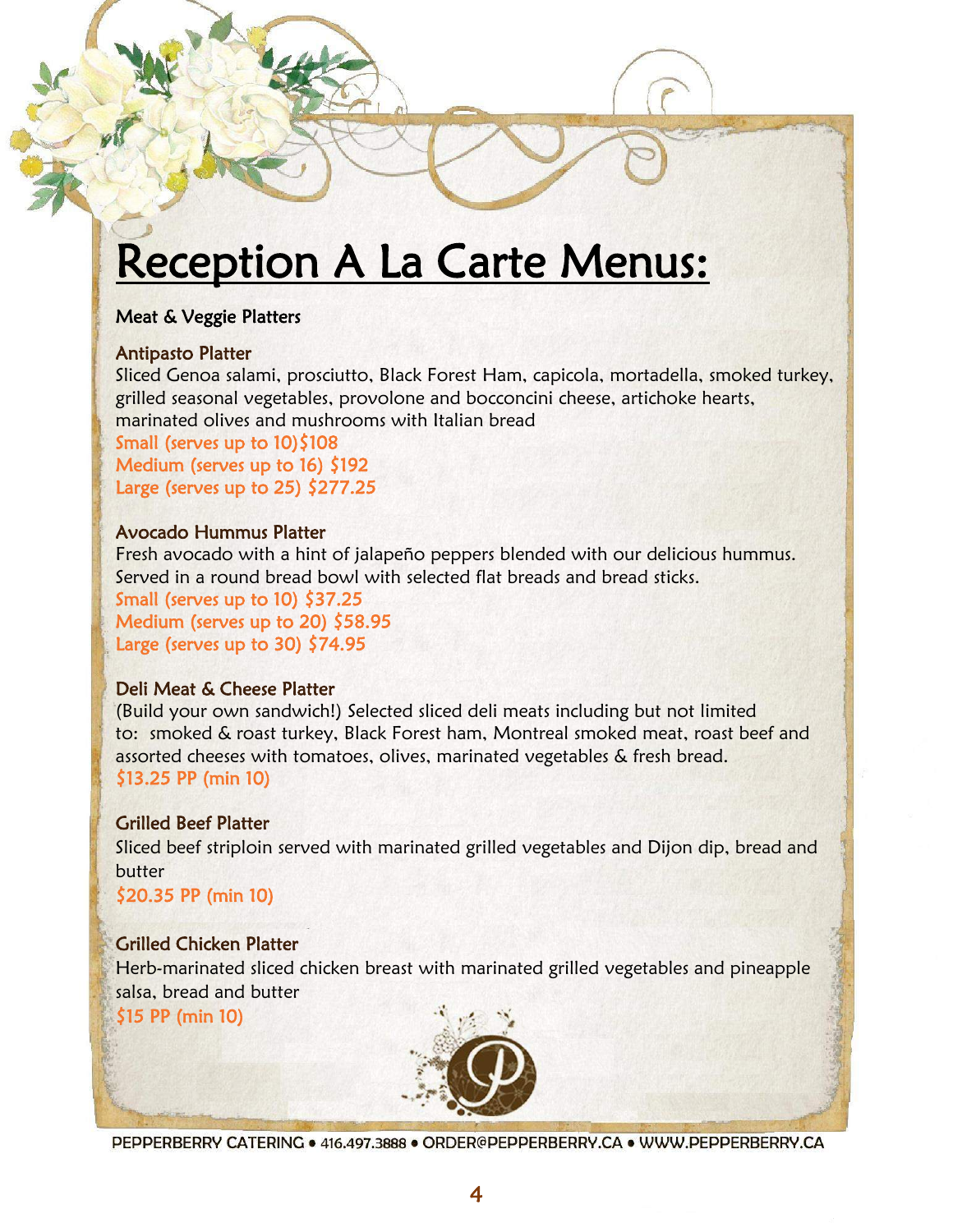### Grilled Salmon Platter

Herb-marinated salmon fillet with marinated grilled vegetables, herb-yogurt dip, bread and butter \$20.35 PP (min 10)

### Grilled Vegetables Platter

Marinated grilled in-season vegetables with pesto for dipping Small (serves up to 10) \$48 Medium (serves up to 20) \$74.45 Large (serves up to 30) \$99.95

### Mediterranean Mezza Dip Platter

Assorted salads and dips including but not limited to: tabbouleh, chick pea salad, roasted red pepper dip, hummus, babaghanoush, olive tapenade, fresh yogurt dips, marinated olives & pickles, stuffed grape leaves and grilled vegetables with pita, flat breads, and relish garnish

Small (serves up to 10) \$54 Medium (serves up to 20) \$78 Large (serves up to 30) \$99

### Mixed Grilled Meat Platter

Choice of 2 Proteins (6 oz of Protein total pp): Grilled Salmon with herb-yogurt dip, Beef with Dijon dip, OR Chicken with pineapple served with marinated grilled veggies. \$18 PP (min 10) For all 3 Proteins (6 oz of Protein total pp)  $-$  \$20 PP

### Smoked Salmon Platter

Garnished with red onion, lemons, capers, dark & light rye bread, herbed cream cheese \$59 (serves up to 10)

# Vegetable and Dip Tray

Served with our own dips, your choice of: Hummus, Ranch, Roasted Red Peppers, Sundried Tomatoes or Tzatziki Dip.

Small (serves up to 10) \$47.95 Medium (serves up to 20) \$72.95 Large (serves up to 30) \$95.95

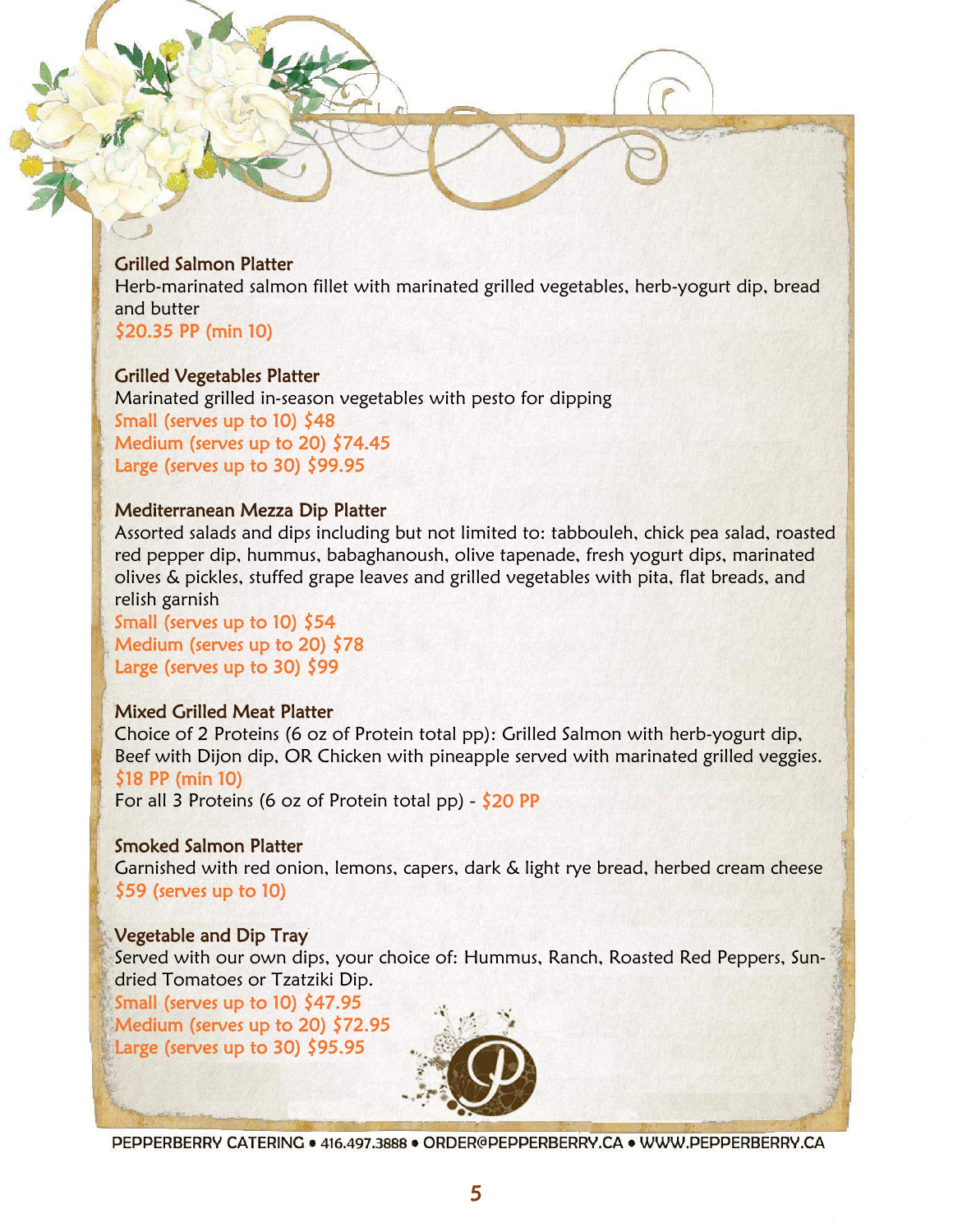# Sandwiches & Breads Platters

### Afternoon Tea Platter

Fresh baked muffins, scones, croissants, Danishes, and fruit breads and coffee breads served with butter, jams and cream cheese \$6.50 PP (min 8) - Approx. 3 pieces per person

### Assorted Scones Platter

Assorted scones with butter and jams. \$5.95 PP (min 6) - 2 pieces per person

### Croissants Sandwiches

Fresh baked croissants with your choice of fillings: Smoked Salmon & Cream Cheese; Black Forest Ham & Cheddar Cheese; Smoked Turkey & Swiss Cheese. \$8.35 PP (min 6 per type)

# Gluten-Free Wraps

### \* Vegan options are available

Served on rice paper wraps and garnished with our tantalizing house made condiments and spreads.

- Grilled chicken breast with tomato, avocado and chipotle aioli
- House roast beef and Swiss cheese with grainy honey mustard and horseradish mayonnaise
- Smoked salmon with English cucumber and watercress sour cream cheese
- Smoked turkey club wrap with jalapeno lemon mayo
- Curried chicken salad wraps with raisins and apples
- Oven-roasted Mediterranean vegetables with black olive tapenade and hummus
- Shredded chicken Caesar salad wrap with creamy garlic dressing

\$8 PP - 2 full wraps per person

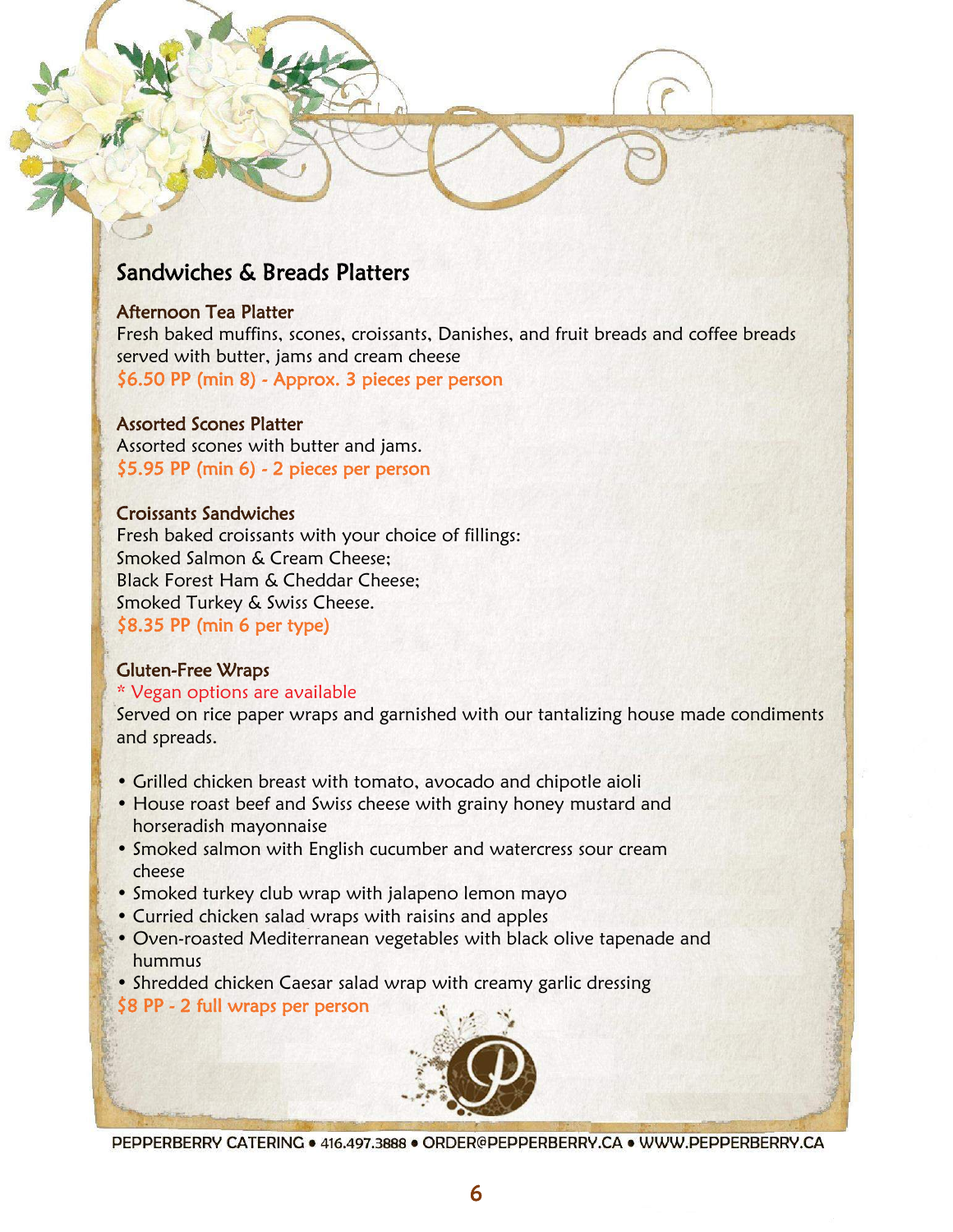# Cheese, Fruit, & Sweets Platters

### **Brownies**

Our traditional brownies are rich and scrumptious and will not disappoint! \$5.95 PP (min 6) - 2 pieces per person

#### Cheese Tray

Selected imported & domestic cheeses served with grapes & dried fruit, assorted crackers, flatbreads, and twists.

Small (serves up to 10) \$61.25 Medium (serves up to 18) \$91.25 Large (serves up to 25) \$117.65

#### **Cookies**

Assorted fresh baked cookies including but not limited to: chocolate chip, double chocolate fudge, white macadamia nut, oatmeal raisin, and shortbread. Regular size \$2.15 (min 6) - 1 piece per person, \$25.25 per dozen Mini Cookies \$1.55 (min 6) - 1 piece per person, \$18 per dozen

### Fruit & Cheese Platter

Selected imported & domestic cheeses, fresh seasonal fruit, grapes and assorted crackers. Small (serves up to 10) \$64.85 Medium (serves up to 18) \$85.25 Large (serves up to  $25)$  \$117.65

#### Fruit & Dip Platter

Fresh seasonal fruits cut in cubes (for dipping) including, but not limited to: strawberries, red & green grapes, cantaloupe, kiwi, seedless watermelon, oranges, honeydew melon, pineapple, mango, & berries. Accompanied with fresh yogurt and chocolate dip.

Small (serves up to 10) \$48 Medium (serves up to 18) \$76.85 Large (serves up to 25) \$98.95

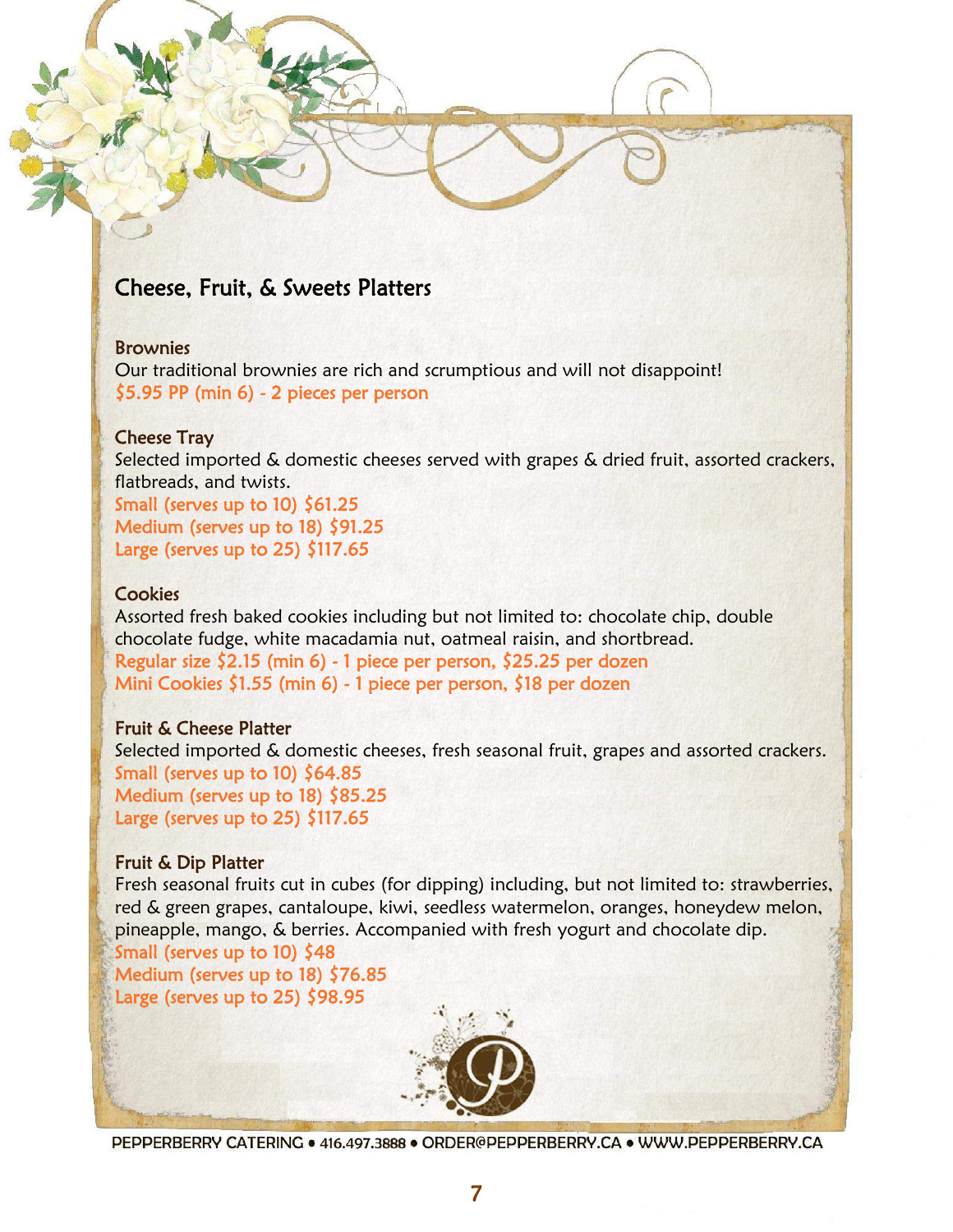### Fresh Fruit Platter

Fresh seasonal fruits including, but not limited to: strawberries, red & green grapes, cantaloupe, kiwi, seedless watermelon, oranges, honeydew melon, pineapple, mango, & berries.

Small (serves up to 10)  $$46.85$ Medium (serves up to 18) \$70.35 Large (serves up to 25) \$92.95

#### Fruit Skewers

Fresh seasonal fruit skewers including, but not limited to: strawberries, red & green grapes, cantaloupe, kiwi, seedless watermelon, oranges, honeydew melon, pineapple, mango & berries.

\$4.75 (min 12) - 2 skewers per person

### Individual Fruit Salad Cups

Fresh seasonal cubes of fruits including, but not limited to: strawberries, red & green grapes, cantaloupe, kiwi, seedless watermelon, oranges, honeydew melon, pineapple, mango, & berries. Served in individual cups.

\$5.95 PP (min 6) - 12 oz per cup

### Mini Pastries

A selection of squares, tarts, & pastries \$3.65 PP (min 6) 2 pieces per person

### Whole Fruit Basket

An assortment of seasonal whole fruit. \$2.95 PP

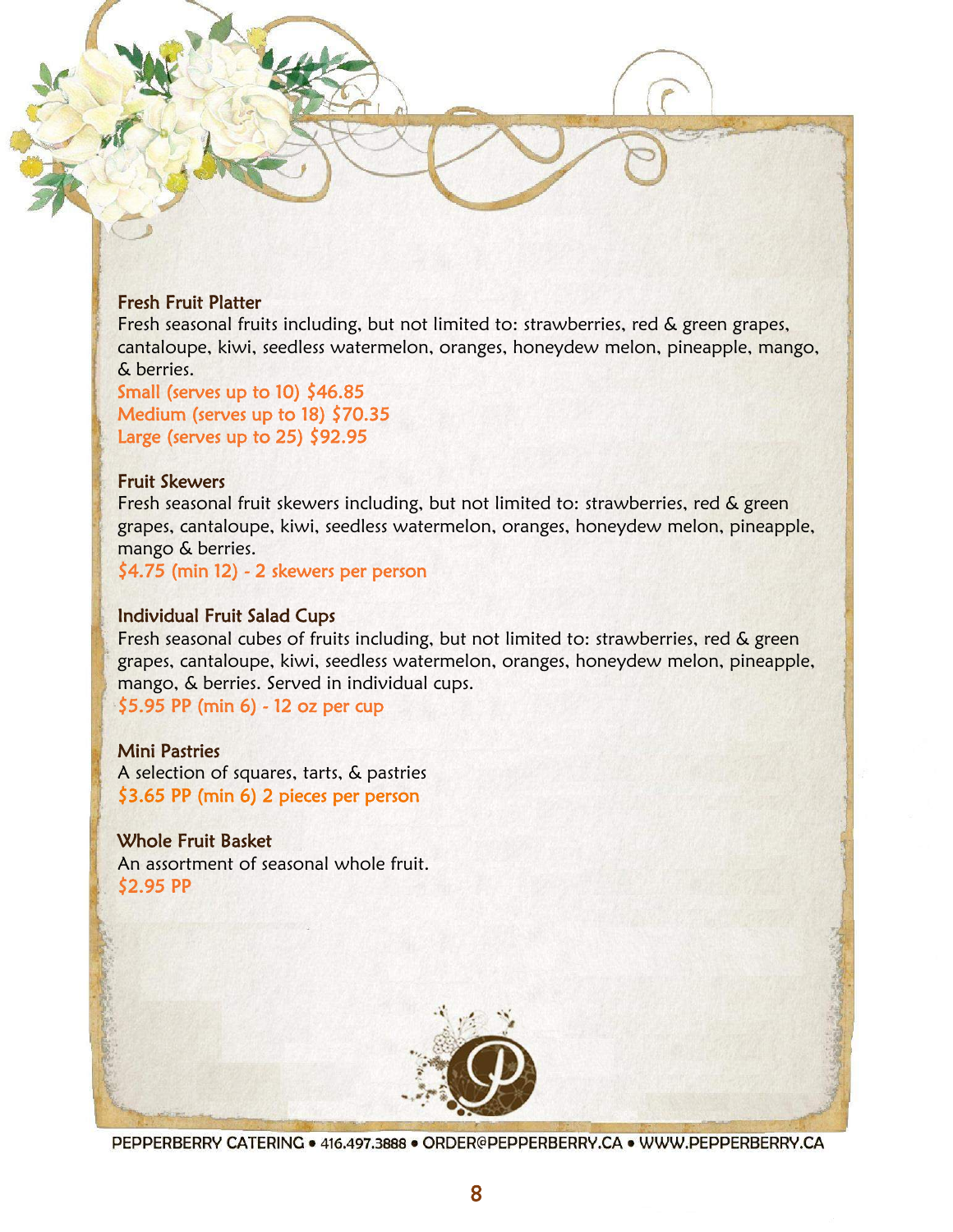# Meat Hors D'Oeuvres

Gluten-Free options are available & maybe subject to additional charges

### All Beef Mini Meatballs

Choose from one of our tantalizing house made dips and sauces: Sweet & Sour; Red Thai; Teriyaki; Mexican; Zesty Orange Ginger \$28.85 per dozen (min 2 dozens per type)

# Beef Kebabs (by the dozen) - Served at room temperature.

Your choice of: Beef Tenderloin Satay with Peanut Sauce or Mild Jerk Beef \$36 per dozen (min 2 dozens)

### Beef Sliders with Caramelized Onions

Served at room temperature for drop offs or hot when prepared on site. Requires 48 hour notice.

\$57.65 per dozen (min 2 dozens)

### Chicken and Goat's Cheese Tortilla Wraps \$31.25 per dozen (min 2 dozens)

Chicken Dumpling with Orange Dipping Sauce Requires 48-hour notice \$25 per dozen (min 2 dozens)

# Chicken Kebabs (by the dozen) - Served at room temperature. Your choice of: Tandoori Chicken Skewers with Mint Dip; Chicken Souvlaki with Tzatziki Sauce; Chicken Satay with Peanut Sauce; OR Chicken Kebab.

\$36 per dozen (min 2 dozens)

Cocktail Beef Striploin Tikka on Mini Naan \$30.95 per dozen (min 2 dozens)

Cocktail Chicken Tikka on Mini Naan \$30 per dozen (min 2 dozens)

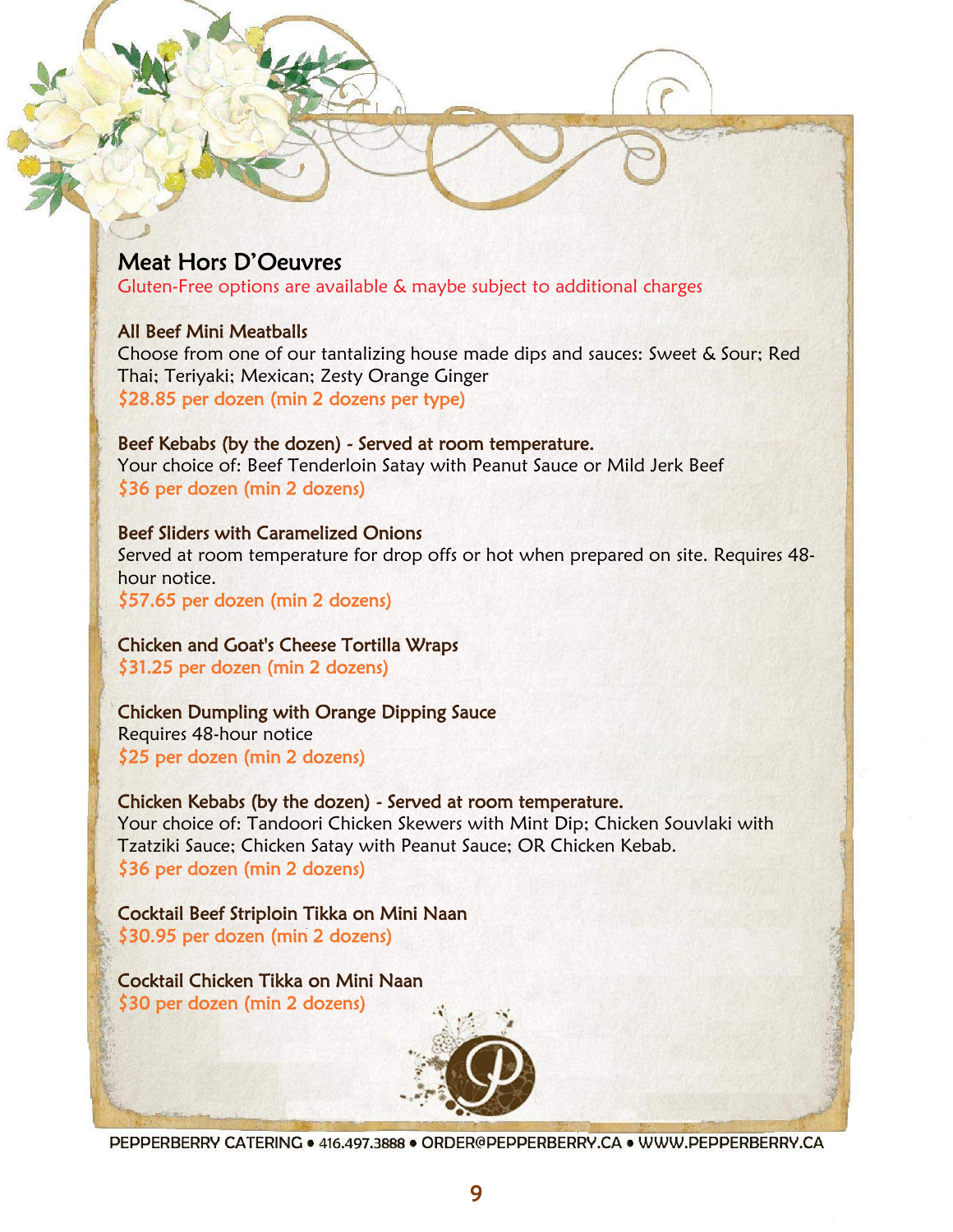### Cucumber Rounds

English cucumber slices topped with your choice of: Turkey & Cranberry Compote; Tender Roast Beef & Roasted Red Pepper; Thai Shrimp; Smoked Salmon & Red Onion \$28.85 per dozen (min 2 dozens per type)

Ginger Curry Chicken Satay with Mango Dipping Sauce \$36.95 per dozen (min 2 dozens)

Mini Spanakopita - Spinach & Feta in Phyllo Pastry \$21.65 per dozen (min 2 dozens)

Mini Spring Rolls - Chicken \$28.85 per dozen (min 2 dozens)

#### Mini Vietnamese Rice Paper Rolls

Assorted varieties including Pear Prosciutto; Chicken; Mango Shrimp; Shrimp Apple & Spice.

\$32.45 per dozen (min 2 dozens per type)

#### Pulled Pork Sliders - on site only. 48-hour notice required

Served on Mini Ciabatta buns or Egg buns with Pepperberry BBQ sauce & caramelized onions.

\$36 per dozen (min 2 dozens)

Roast Beef Striploin, Dijon, Caramelized Onion on Mini Brioche \$40.85 per dozen (min 2 dozens)

### Stuffed Mushroom Caps

Choose from delicious house made fillings: Caramelized Onion & Chorizo Sausage; Roasted Red Pepper & Kalamata Olives; Herbed Goat's Cheese \$28.85 per dozen (min 2 dozens per type)

Tarragon Chicken Salad in Sesame Cone With blonde frisee & roasted red pepper garnish \$40.85 per dozen (min 2 dozens)

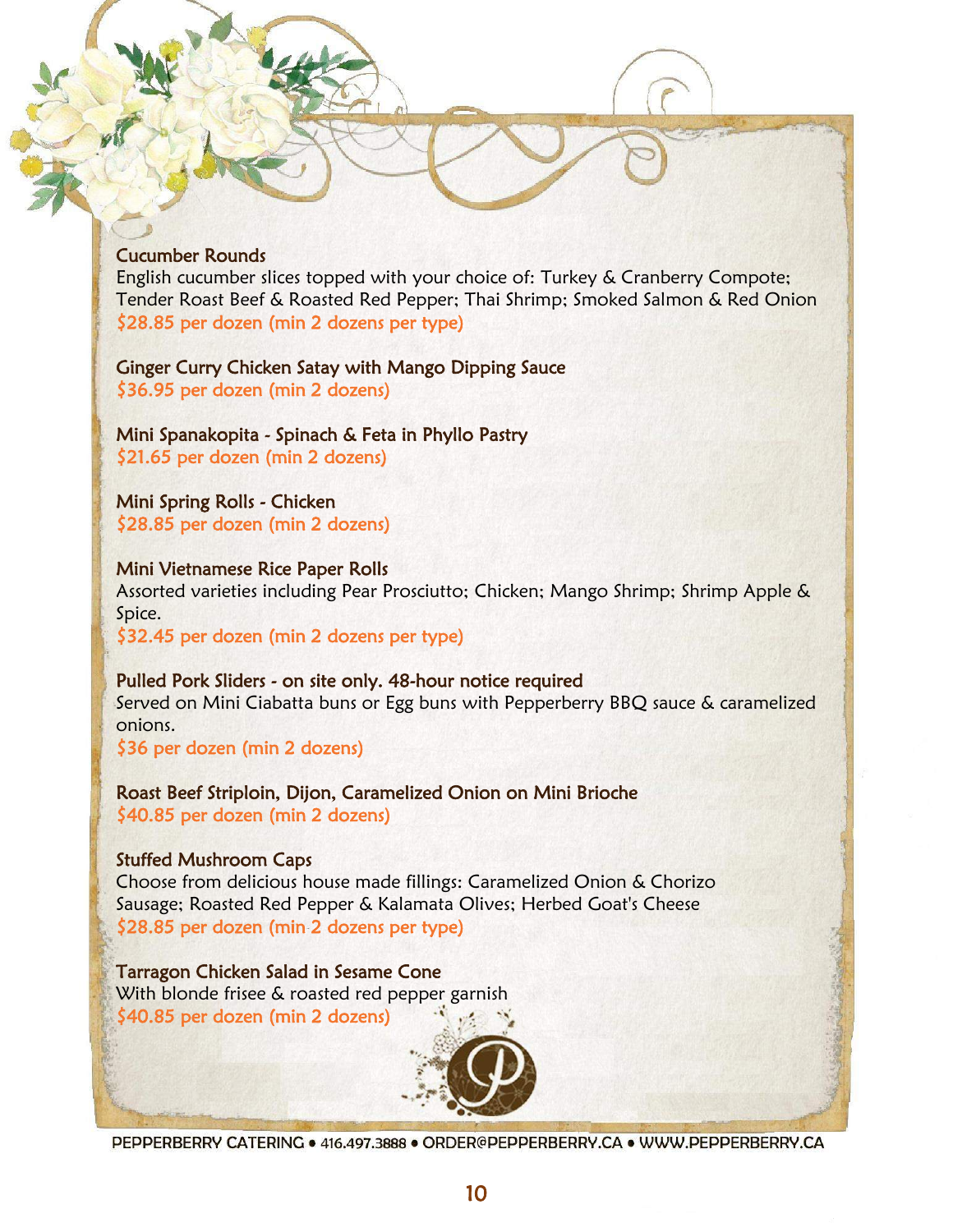### Traditional Samosas

Served with coriander lime or tamarind ginger dipping sauce. Choice of: Traditional Beef, Fresh Onion & Coriander; Spiced Chicken & Vegetables \$28.85 per dozen (min 2 dozens per type)

### Vol-Au-Vents / Savory Tarts

(If not available, Puff Pastry may be substituted with butter tarts) Choose from our enticing house made fillings: Cajun Spiced Chicken; Smoked Salmon and Dill; Baby Spinach and Goat's Cheese. \$26.45 per dozen (min 2 dozens per type)

# Vegetarian Hors D'Oeuvres

Gluten-Free options are available & maybe subject to additional charges

Baby Bocconcini and Cherry Tomato Skewers With fresh basil and aged balsamic reduction \$27.65 per dozen (min 2 dozens)

Baked Brie and Cranberry Tart with Fresh Rosemary \$24 per dozen (min 2 dozens)

Leek and Cremini Tarts with Crème Fraiche \$22.85 per dozen (min 2 dozens)

Leek Squash and Asiago Tarts \$22.85 per dozen (min 2 dozens)

Mini Half-Baked Potato, Sour Cream, and Chives \$26.45 per dozen (min 2 dozens)